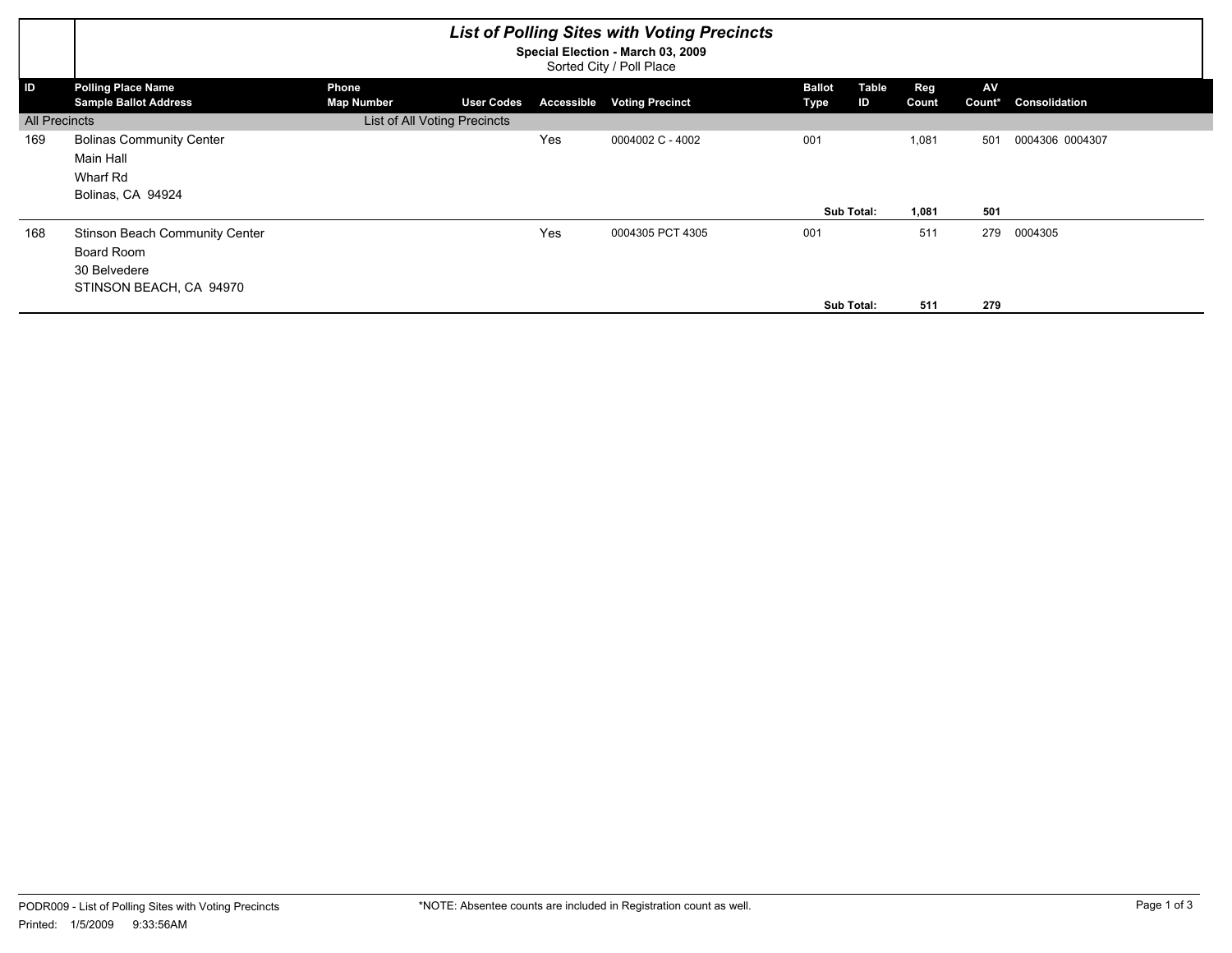| <b>ID</b> | <b>Polling Place Name</b><br><b>Sample Ballot Address</b> | <b>Phone</b><br><b>Map Number</b> |  | User Codes Accessible Voting Precinct | Ballot<br><b>Type</b> | <b>Table</b><br>ID | Reg<br>Count | AV.<br>Count* | <b>Consolidation</b> |
|-----------|-----------------------------------------------------------|-----------------------------------|--|---------------------------------------|-----------------------|--------------------|--------------|---------------|----------------------|
|           | <b>Total Selected Poll Sites: 2</b>                       |                                   |  |                                       | <b>Grand Total:</b>   |                    | 1,592        | 780           |                      |

**Total Selected Voting Precincts: 2**

**Total Unassigned Voting Precincts: 0**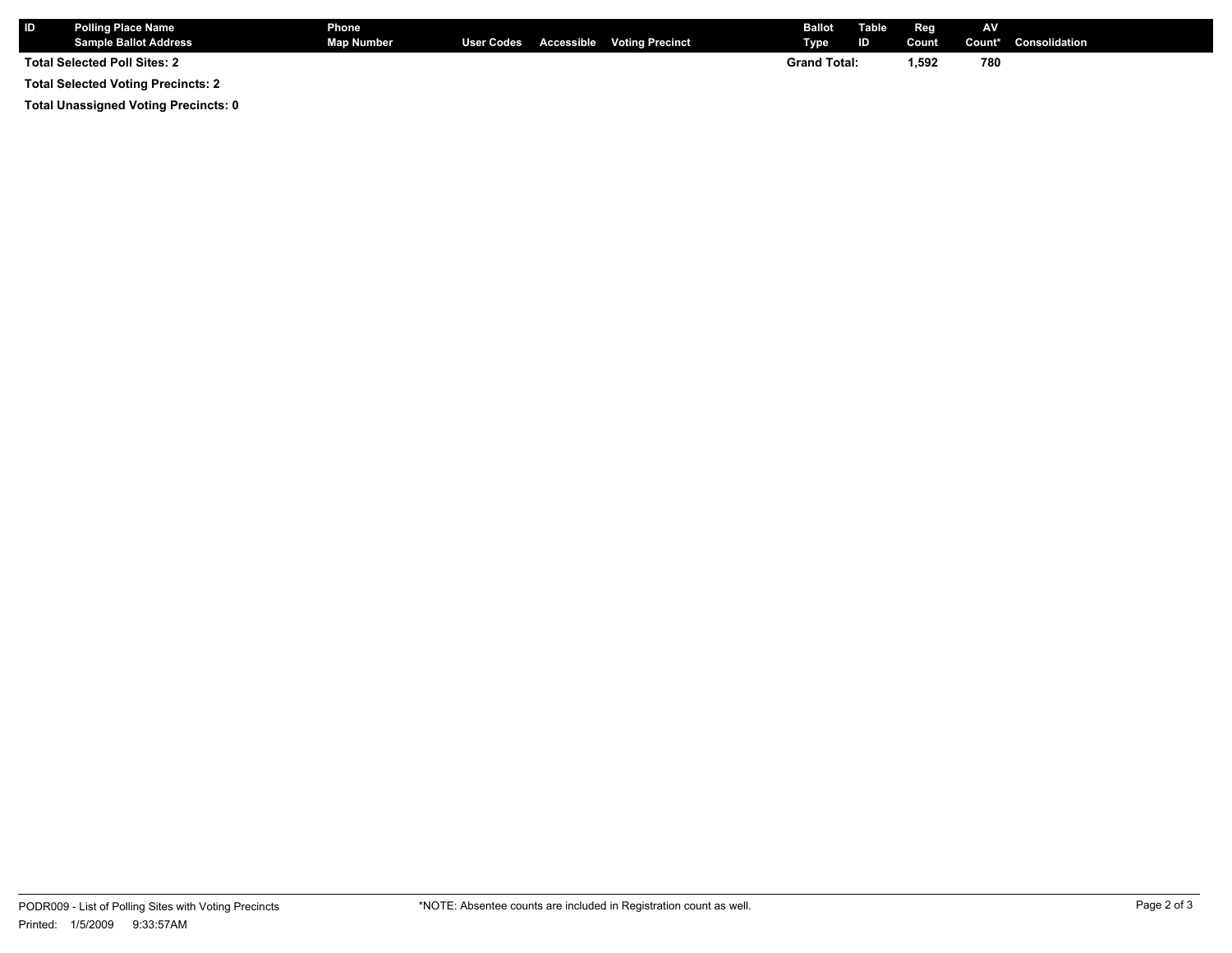| ID                            | <b>Polling Place Name</b><br><b>Sample Ballot Address</b> |          | Phone<br>Map Number |  | User Codes Accessible Voting Precinct | <b>Ballot</b><br>Type | Table<br>ID | Reg | AV | Count Count* Consolidation |
|-------------------------------|-----------------------------------------------------------|----------|---------------------|--|---------------------------------------|-----------------------|-------------|-----|----|----------------------------|
| <b>Mail Ballot Precincts:</b> |                                                           |          |                     |  |                                       |                       |             |     |    |                            |
|                               | 0004001                                                   | M - 4001 | BT: 001             |  |                                       |                       |             |     |    |                            |